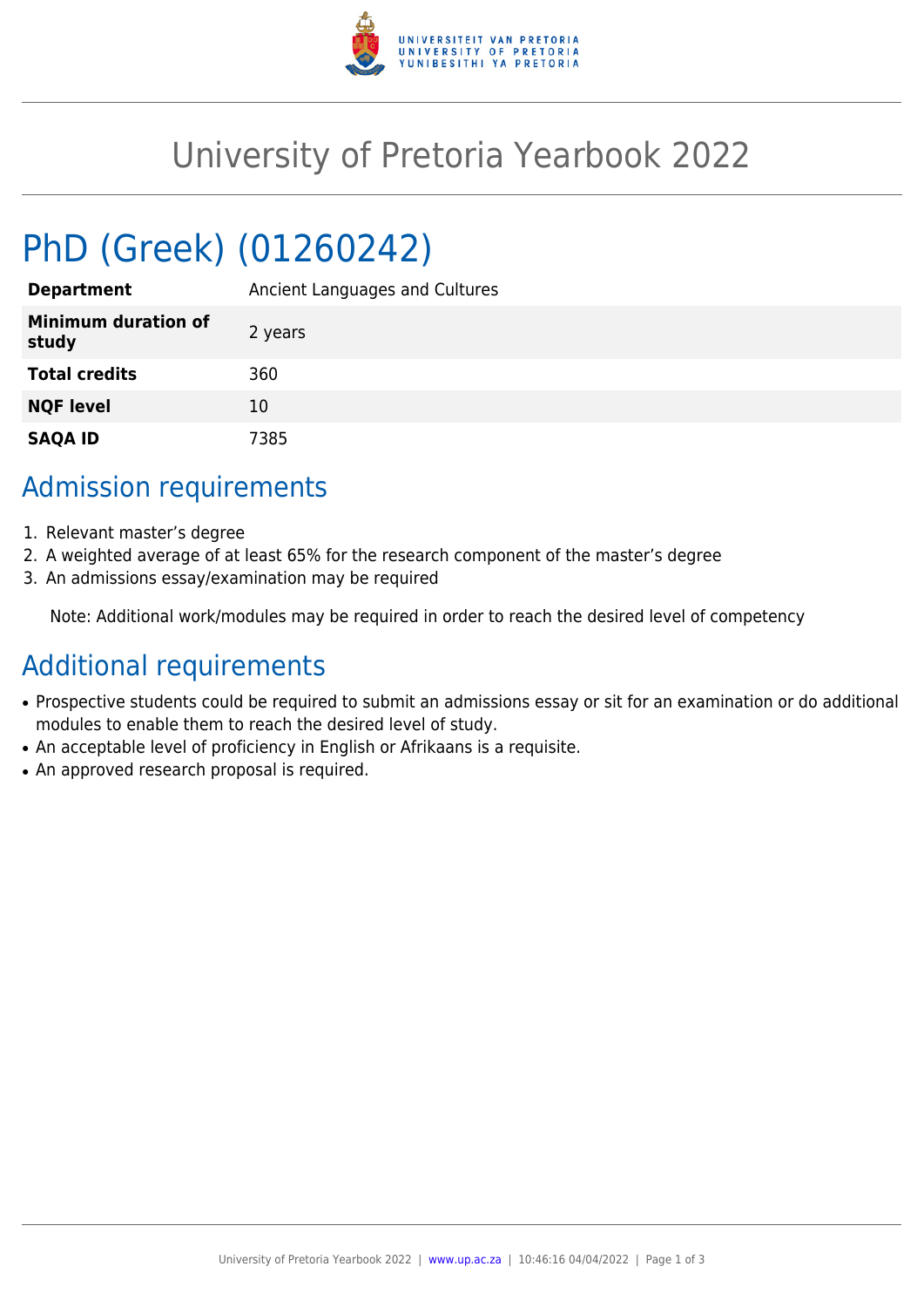

### Curriculum: Year 1

**Minimum credits: 360**

#### **Core modules**

[Thesis: Greek 991](https://www.up.ac.za/yearbooks/2022/modules/view/GRK 991) (GRK 991) - Credits: 360.00